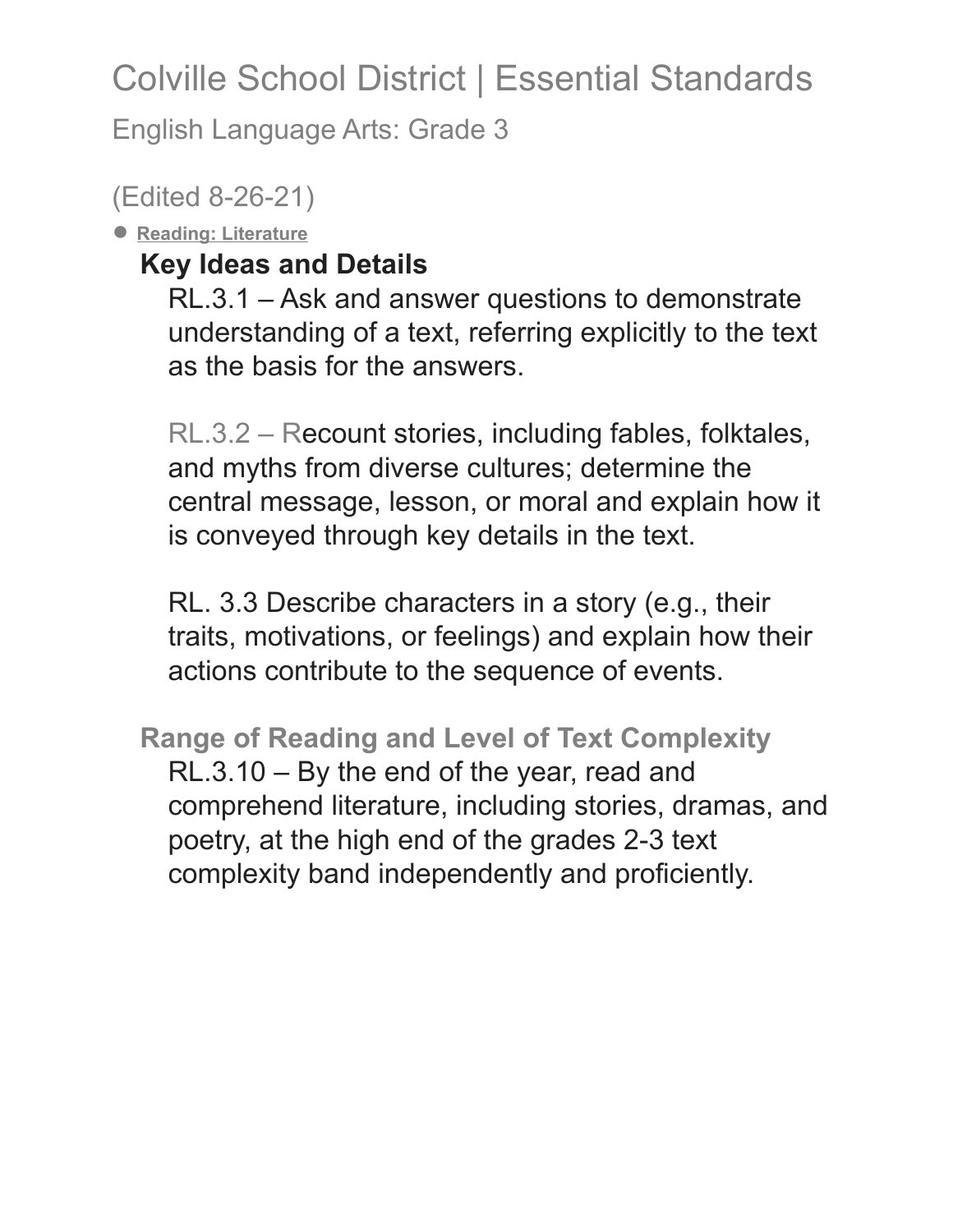#### ● **Reading: Informational Text**

### **Key Ideas and Details**

RI.3.1 – Ask and answer questions to demonstrate understanding of a text, referring explicitly to the text as the basis for the answers.

RI.3.2 – Determine the main idea of a text; recount the key details and explain how they support the main idea.

### **Craft and Structure**

RI.3.7 - Use information gained from illustrations (e.g., maps, photographs) and the words in a text to demonstrate understanding of the text (e.g., where, when, why, and how key events occur.

## **Integration of Knowledge and Ideas**

**Range of Reading and Level of Text Complexity** RI.3.10 – By the end of the year, read and comprehend informational text, including history/social studies, science, and technical texts, at the high end of the grades 2-3 text complexity band independently and proficiently.